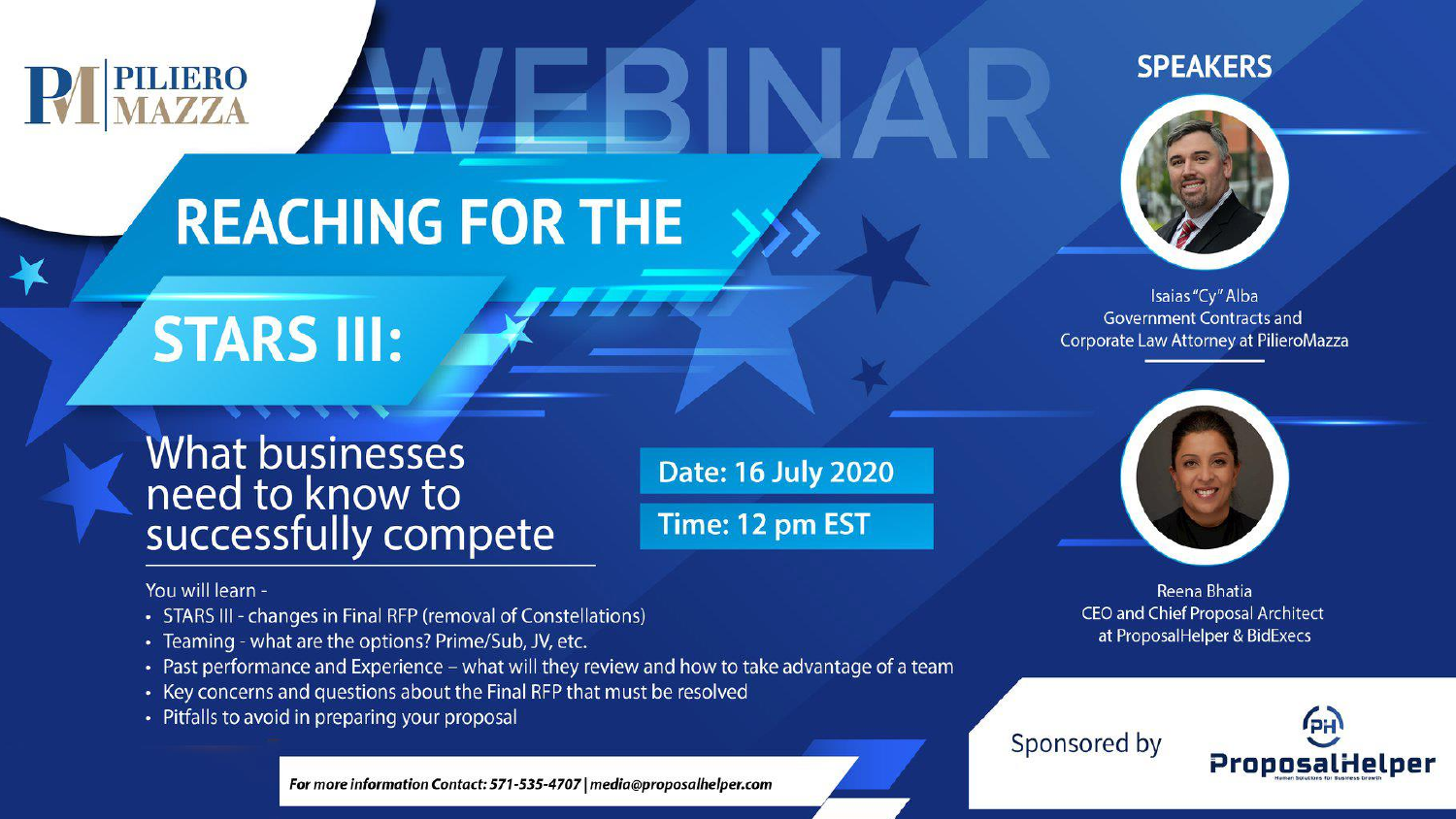





# KEYNOTE SPEAKER **Isaias "Cy" Alba**

(202) 857-1000 [ialba@pilieromazza.com](mailto:ialba@pilieromazza.com)

Cy Alba counsels clients in a broad range of government contracting matters before government agencies, and Federal courts which includes overall regulatory compliance with all of the SBA's Small Business programs. **Mr. Alba represents small and mid-sized companies looking to structure compliant teaming, joint venture, and mentor-protégé agreements.** He handles the prosecution and defense of small business size and status protests and appeals before the SBA and OHA, as well as bid protests before the GAO, COFC, and the U.S. Court of Appeals for the Federal Circuit.

Mr. Alba's work for the firm's federal contractor clients also includes preparation, negotiation, and prosecution of Contract Dispute Act claims, Requests for Equitable Adjustments, termination for convenience settlements, defense of suspensions and debarments, the preparation of Organizational Conflict of Interest ("OCI") mitigation plans and counseling related to OCI issues, as well as FAR/DFARS Data Rights issues, IP licensing, copyright, and trademark issues.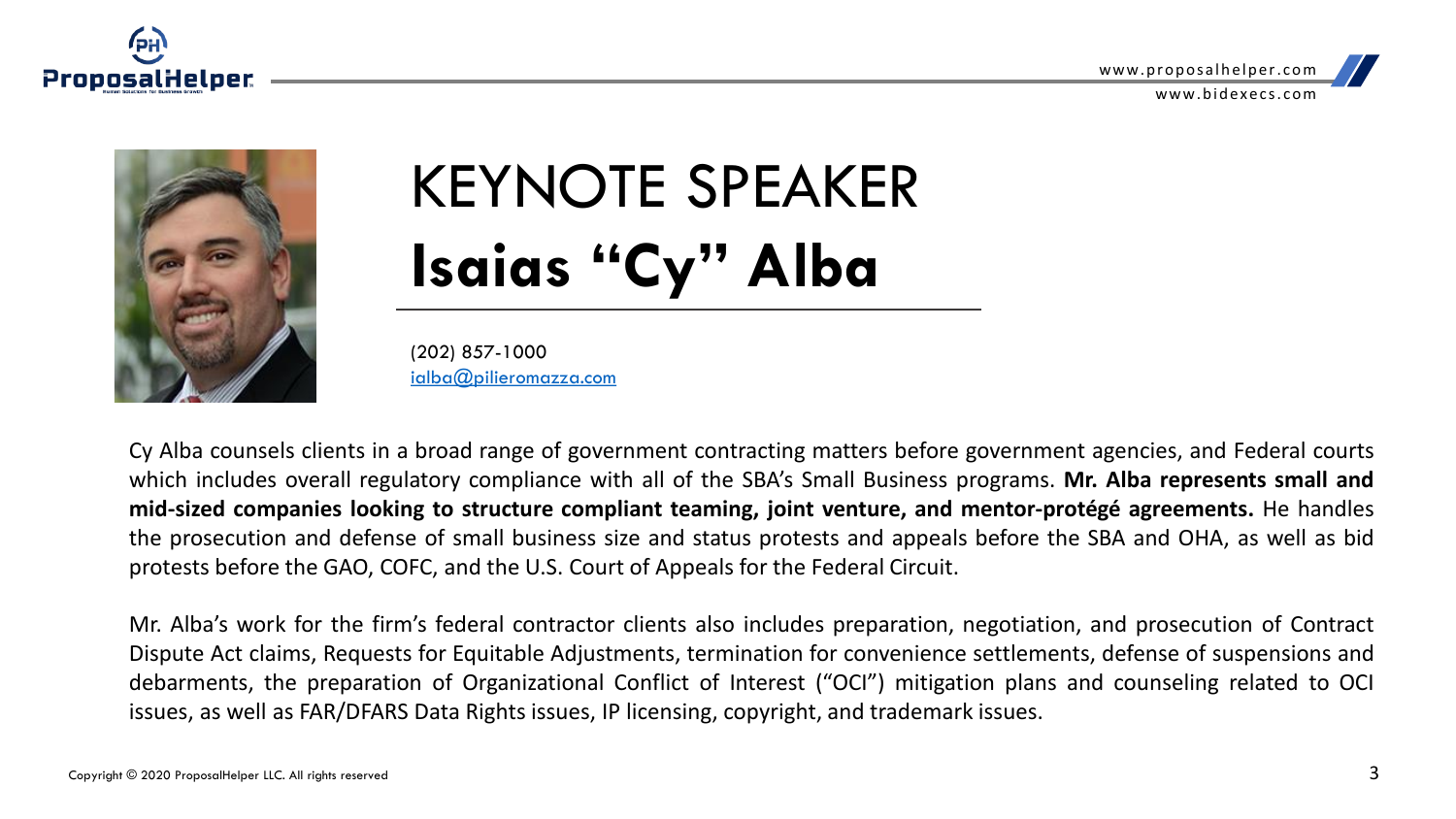



## About PilieroMazza

PilieroMazza – a business law firm – serves as a strategic partner to government contractors and commercial businesses from across the United States.

We deliver results for our clients by implementing legal and business solutions that take the client's best interests into consideration. Moreover, PilieroMazza's efficient operational structure and lean approach to staffing matters translates into competitive pricing for our clients, while providing the highest standard of client service and legal acumen.

PilieroMazza is privileged to represent clients in the following areas:

- Audits & Investigations
- Business & Corporate Law
- Cybersecurity & Data Privacy
- False Claims Act
- Government Contracts Law
- Mergers & Acquisitions
- Intellectual Property & Technology Rights
- Labor & Employment Law
- Litigation & Dispute Resolution
- Native American Law
- Small Business Programs & Advisory Services
- Private Equity & Venture Capital

#### **Sign up for our newsletters and blog at**

**www.pilieromazza.com**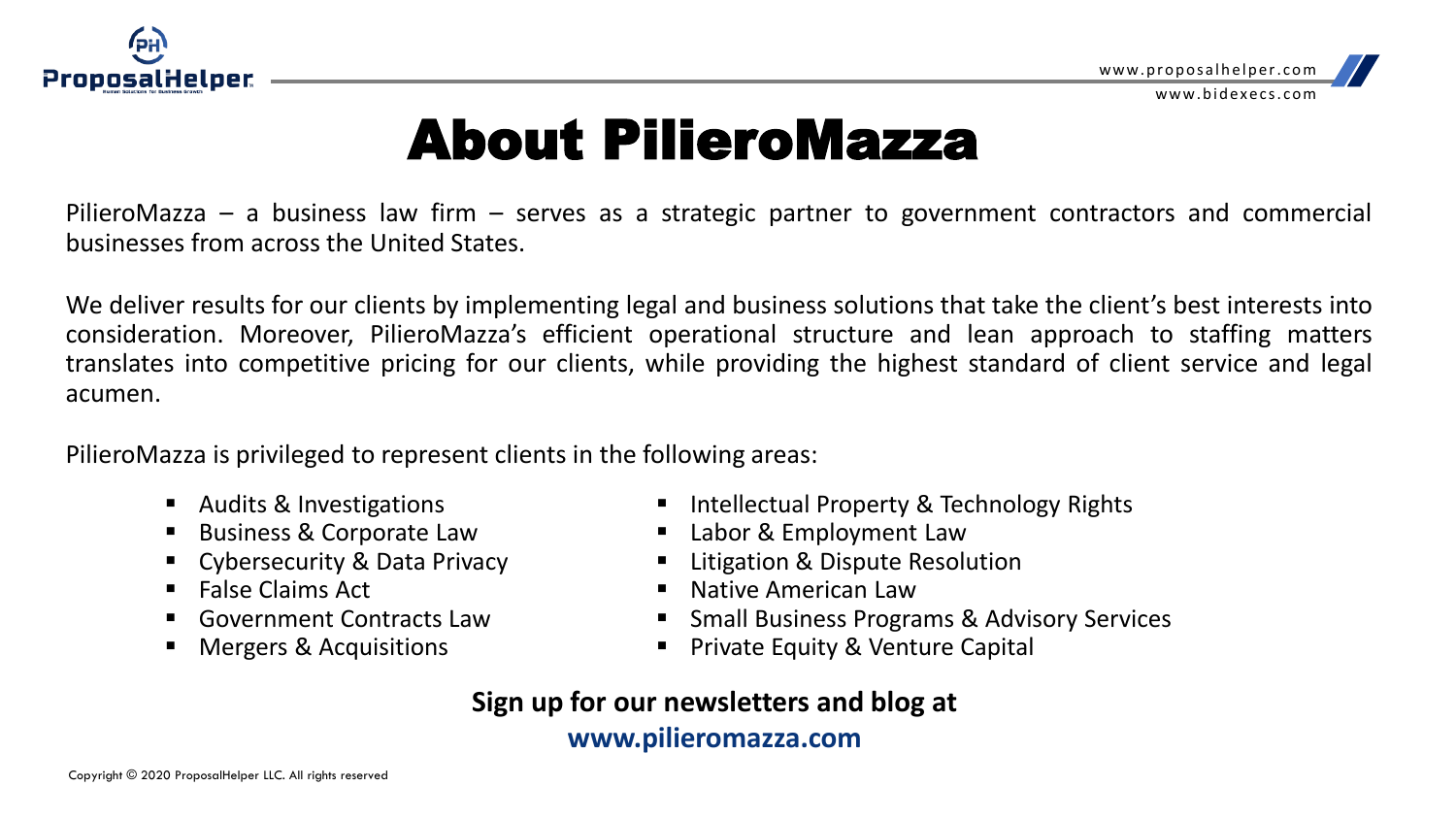



# HOST & MODERATOR **REENA BHATIA**

571-535-4707 [Bhatia@proposalhelper.com](mailto:Bhatia@proposalhelper.com)

- CEO of ProposalHelper and BidExecs
- 25 years experience in Business Development, Capture, and Proposals
- Supported STARS, STARS II
- Supported major IDIQs (CIO-SPx, A2SB, OASIS SB, SEC ONE IT (F&O), and others)
- Global experience in public sector & commercial contracting in the US, APAC, and Middle East
- Advisor to GovCon Startups and Early Stage Companies
- Speaker & Panelist at Local & National Small Business Conferences and Industry Associations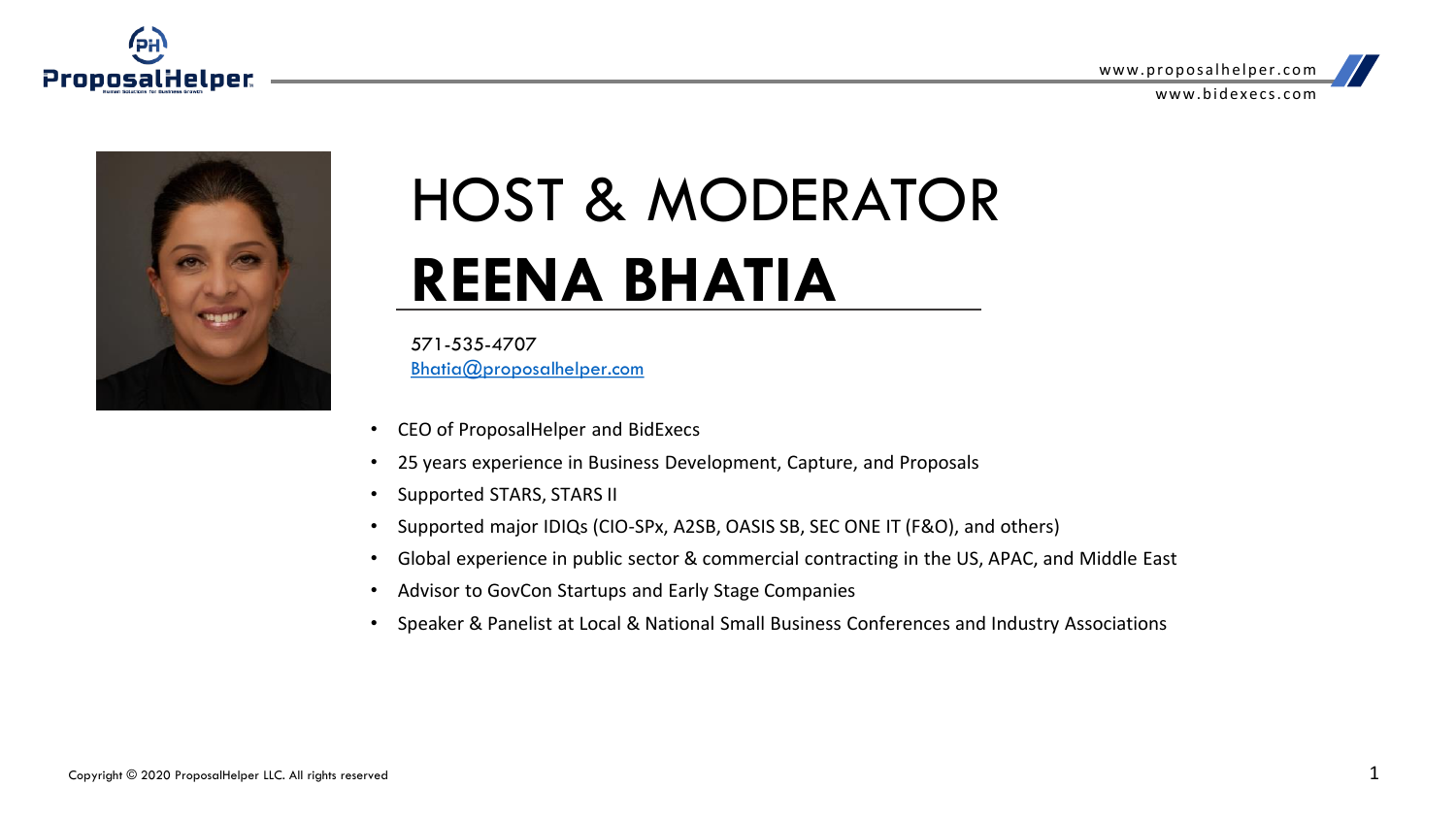

## About ProposalHelper

ProposalHelper – ISO 27001 and ISO 9001 certified and one of the largest employee-only Bid & Proposal Support company – serves as an advisor and expert in business development support and complete proposal solutions at fixed prices to government contractors and commercial businesses across the United States and Internationally.

From business strategy and lead qualification to proposal strategy and winning proposals – ProposalHelper is the only company that brings a full team to work on your proposal at competitive costs.

#### **HUMAN SOLUTIONS FOR BUSINESS GROWTH**

ProposalHelper provides the following services:

- Business Strategy Advise
- Establish Business Development Processes
- Business Development Support
- Capture Support
- Match-Making/Networking
- Pipeline Refinement
- Full Lifecycle Proposal Support
- **Outlines Subscription Solutions**
- Modular Proposal Solutions  $-$  pick and choose
- **Solution Architects and Technical Writer Services**
- **Pricing Experts**
- **Follow us on LinkedIn for IDIQ Announcements**

#### **www.proposalhelper.com**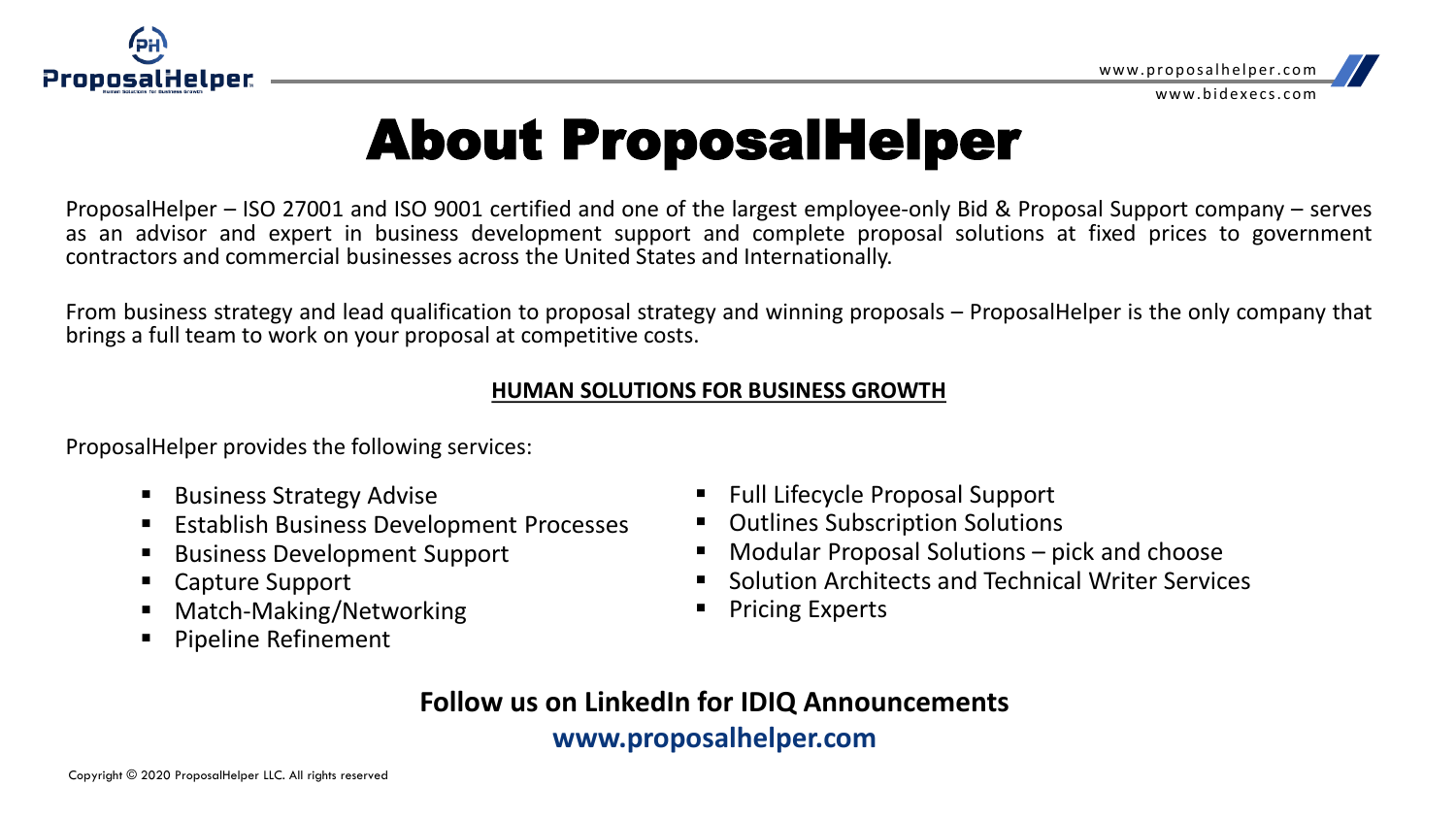

#### Disclaimer

This webinar is for informational purposes only. None of the content or verbal discussion is, nor shall be deemed to constitute legal opinions or legal advice.

Copyrights apply. Please do not copy this material without written consent from the ProposalHelper LLC.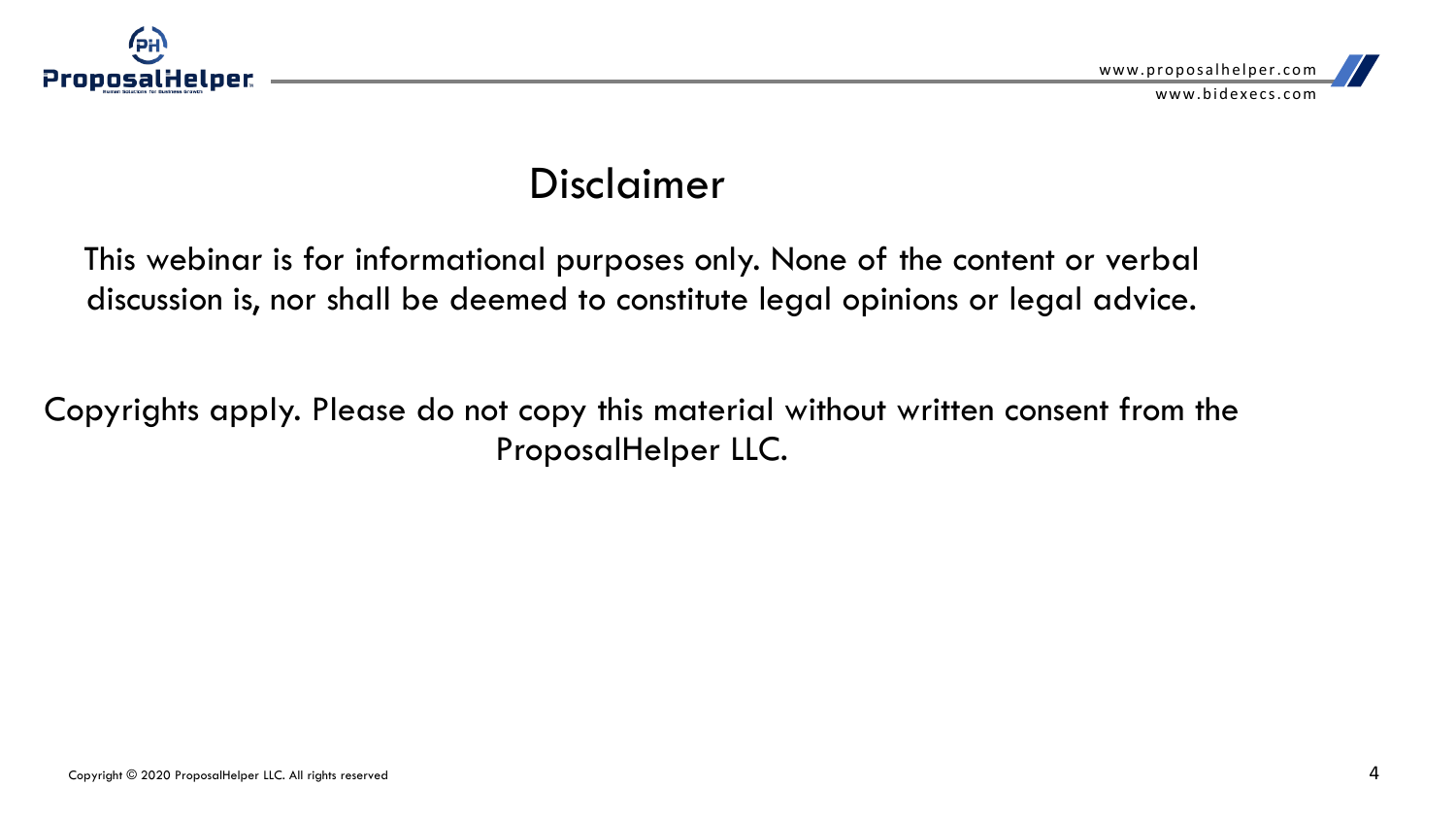

### **QUICK NOTES**

- 1. A recording of this webinar will be made public on ProposalHelper's media channels and all participants will receive a link to the recorded webinar.
- 2. Q&A line is open, please post your questions and we will try to answer them at the end of the session.

#### **INTERESTED in IDIQs?**

Follow us on



ProposalHelper releases top IDIQs to watch on our LinkedIn page **every Friday**. FOLLOW us to stay current on the latest IDIQs (not just 'celebrity' IDIQs)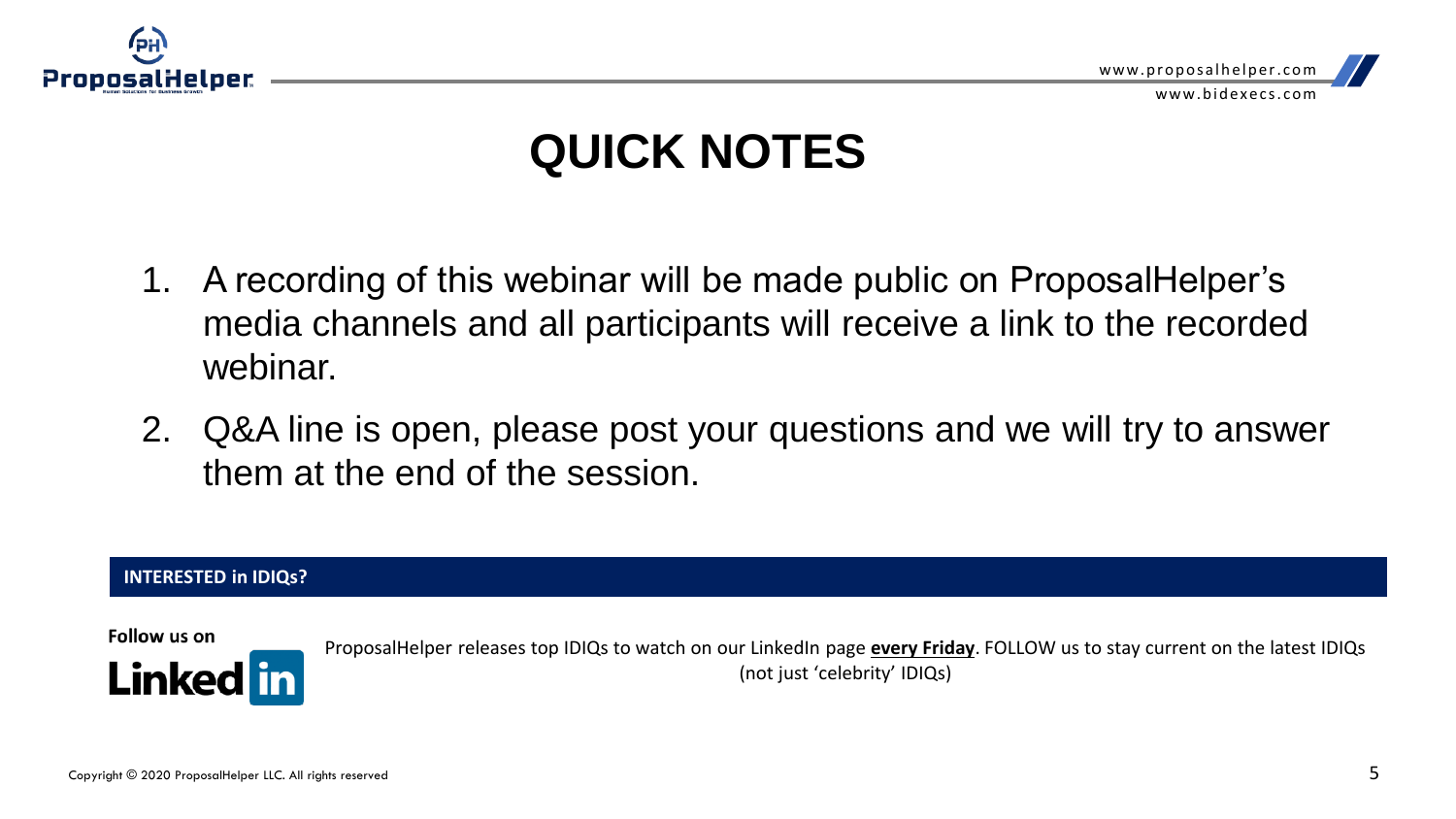# **Streamlined Technology Acquisition Resources for Services STARS III**

**GSA**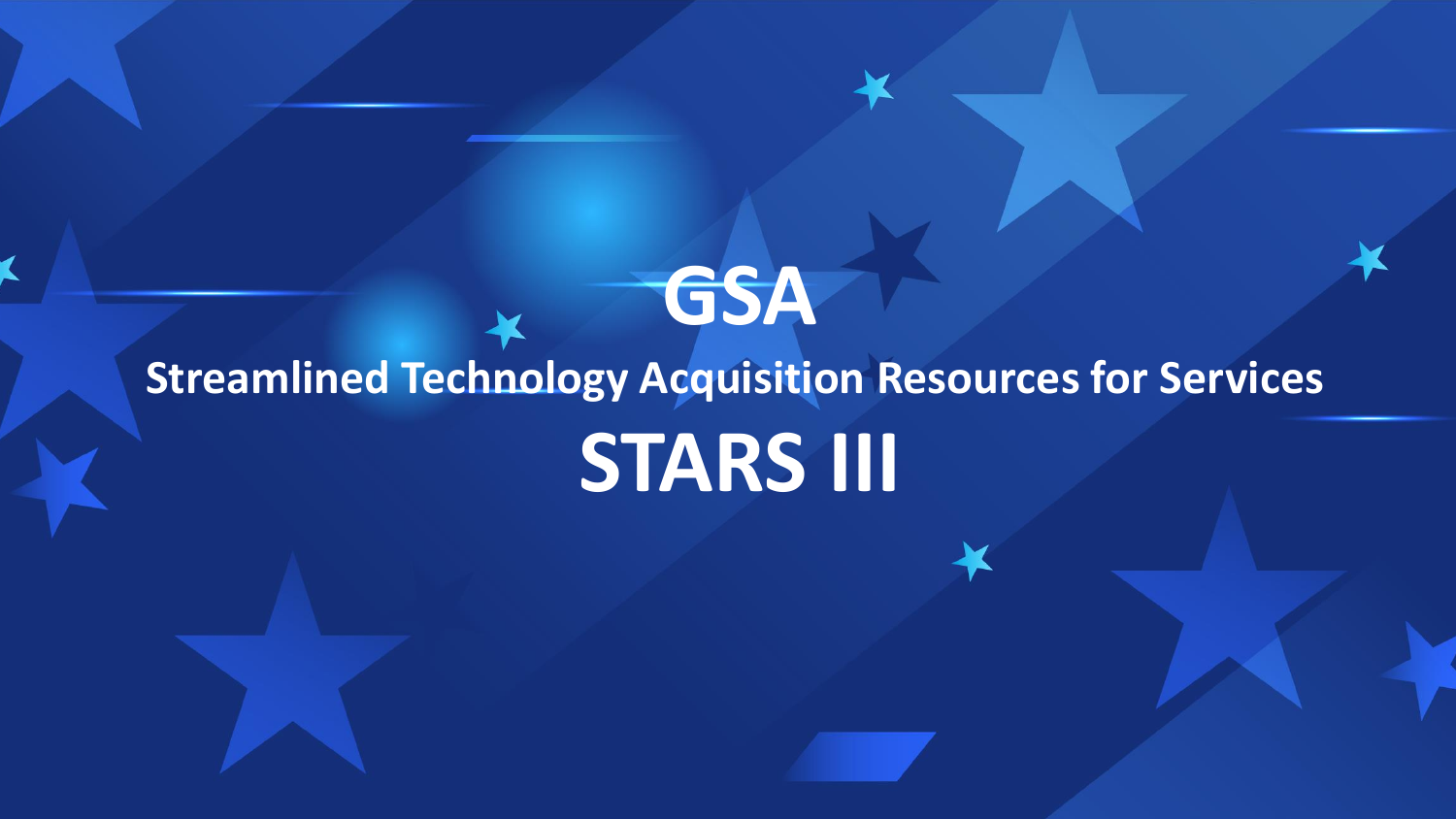

## Topics of Discussion

- Final RFP Discussion what changed since STARS II?
- Teaming what are the various ways you can team?
- Past Performance what is important?
- Proposal Pitfalls common mistakes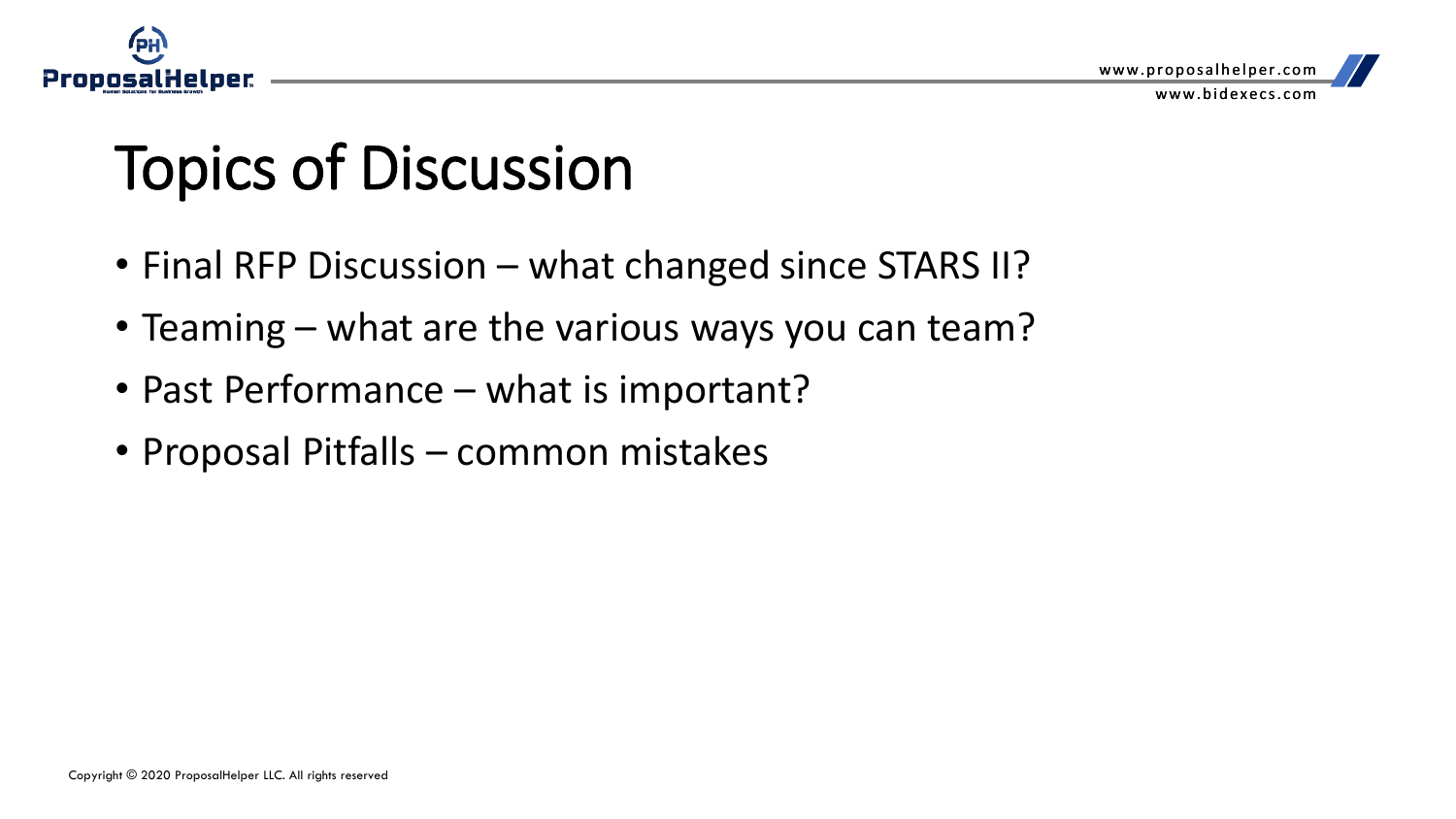

www.bidexecs.com

| Sol # and Title:           | 47QTCB20R0005 - Streamlined Technology Application Resource for Services III (STARS<br>$\mathbf{III}$      |
|----------------------------|------------------------------------------------------------------------------------------------------------|
| Parent Agency:             | U.S. General Services Administration (GSA)                                                                 |
| End User:                  | Government Agencies at the TO Level                                                                        |
| Set Aside Category:        | SBA Certified 8(a) - Sub-Group Set-Asides at TO Level                                                      |
| Contract Type:             | Government Wide Acquisition Contract (GWAC) - Multi Award IDIQ (MA-IDIQ)<br>TO FFP, Incentive, T&M, and LH |
| Applicable NAICS/Size:     | 541512 (TO NAICS 541511, 541513, 541519, 518210)                                                           |
| Period of Performance:     | One 5-year Base plus one 3-year option period                                                              |
| Place(s) of Performance    | CONUS and OCONUS based on TO requirements                                                                  |
| New/Recompete:             | Re-compete Next iteration of STARS II                                                                      |
| Incumbent:                 | 8(a) STARS II Contract Holders (Multiple Contractors)                                                      |
| Opportunity Value (Est.) : | \$50 Billion Ceiling - Minimum guarantee \$250                                                             |
| Contract Access Fee (CAF): | 0.75%                                                                                                      |
| Validity:                  | 120 days (Recommended)                                                                                     |
| DD 254:                    | SECRET --- TO may have TS/SCI and/or SAP (**Not required for Master Contract Award**)                      |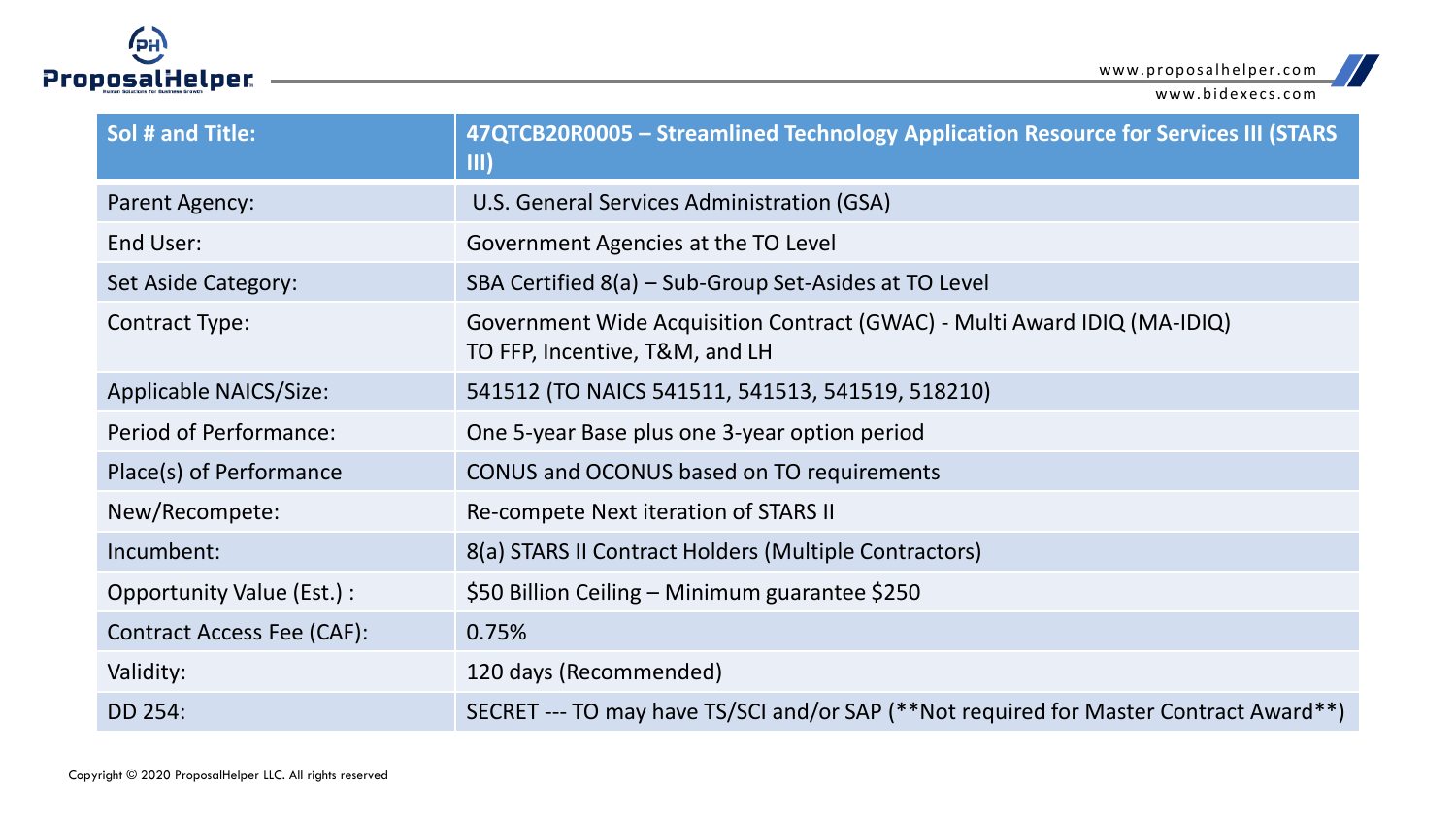

#### **WHO IS ELIGIBLE?**

- 8(a) STARS III is a separate procurement from other GSA contract vehicles.
- STARS II Industry Partners cannot be grandfathered into the STARS III GWAC
- **There is no requirement to hold any other GSA contract or industry credential to receive an award.**
- Only legal entities that are SBA 8(a) certified small business concerns at the time of initial offer submission that includes pricing will be considered for award.
- Allowable Contractor Teaming Arrangements (CTA) include 8(a) joint ventures and prime/subcontractor arrangements where a subcontractor letter of commitment is provided (see FAR subpart 9.6). GSA Schedule CTAs where each team member has privity of contract with the Government are not applicable.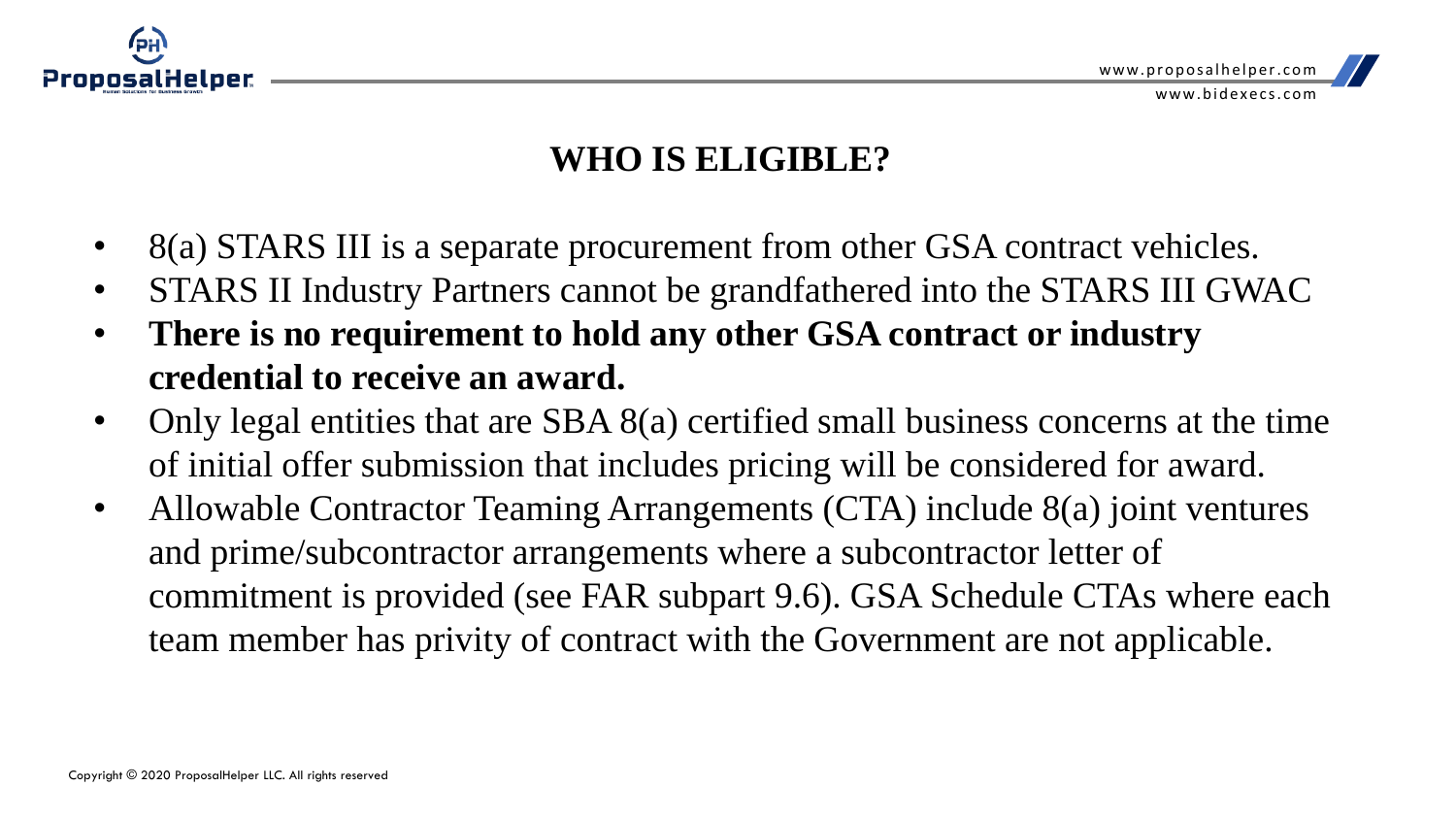

www.bi dex ecs . co m

# Major Changes in the RFP

Changes in requirements – removed Functional Areas in scope Requirement for Corporate Experience Past Performance changes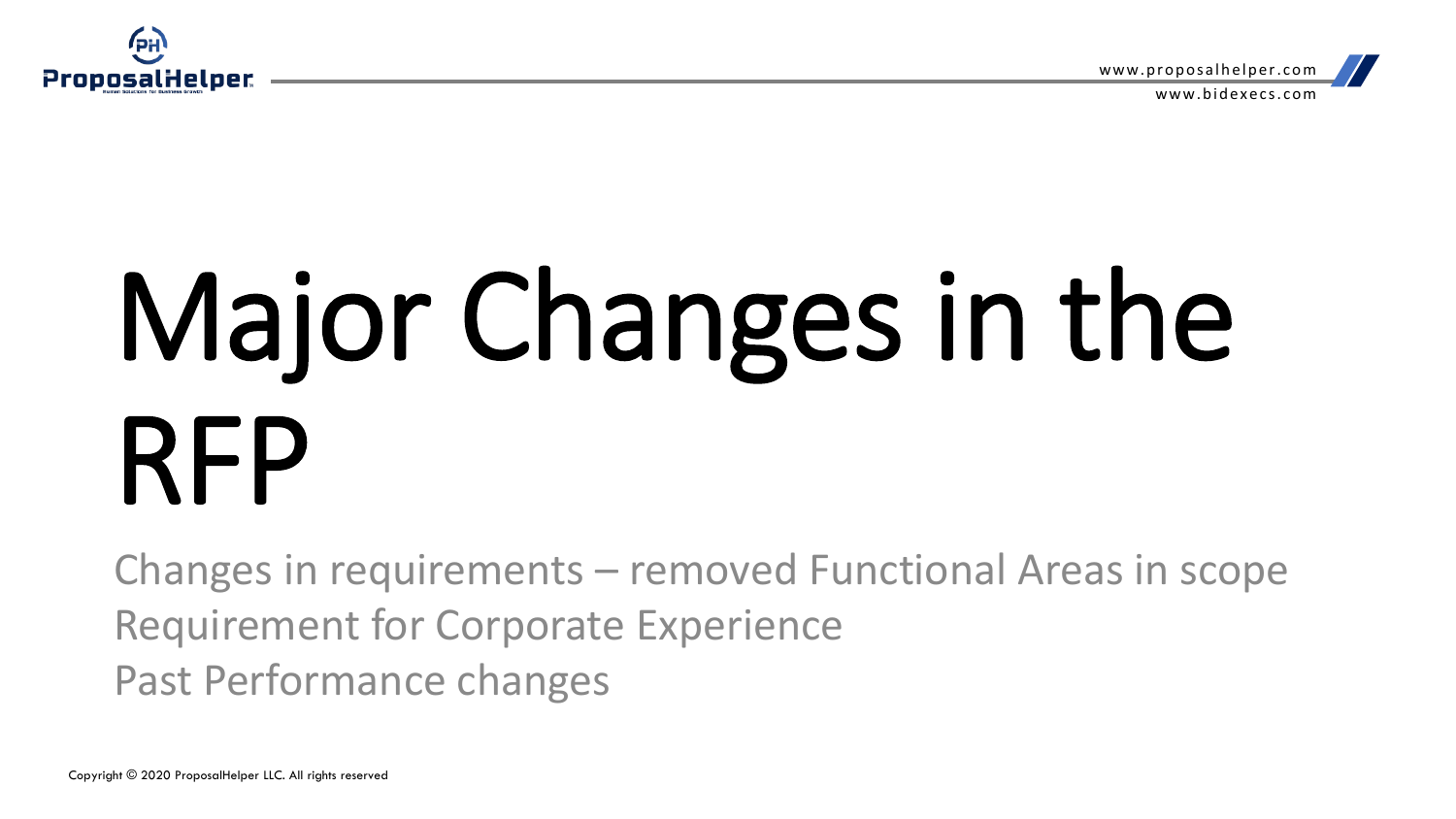

www.bidexecs.com

# Teaming

Joint Ventures

Prime/Sub

Mentor Protege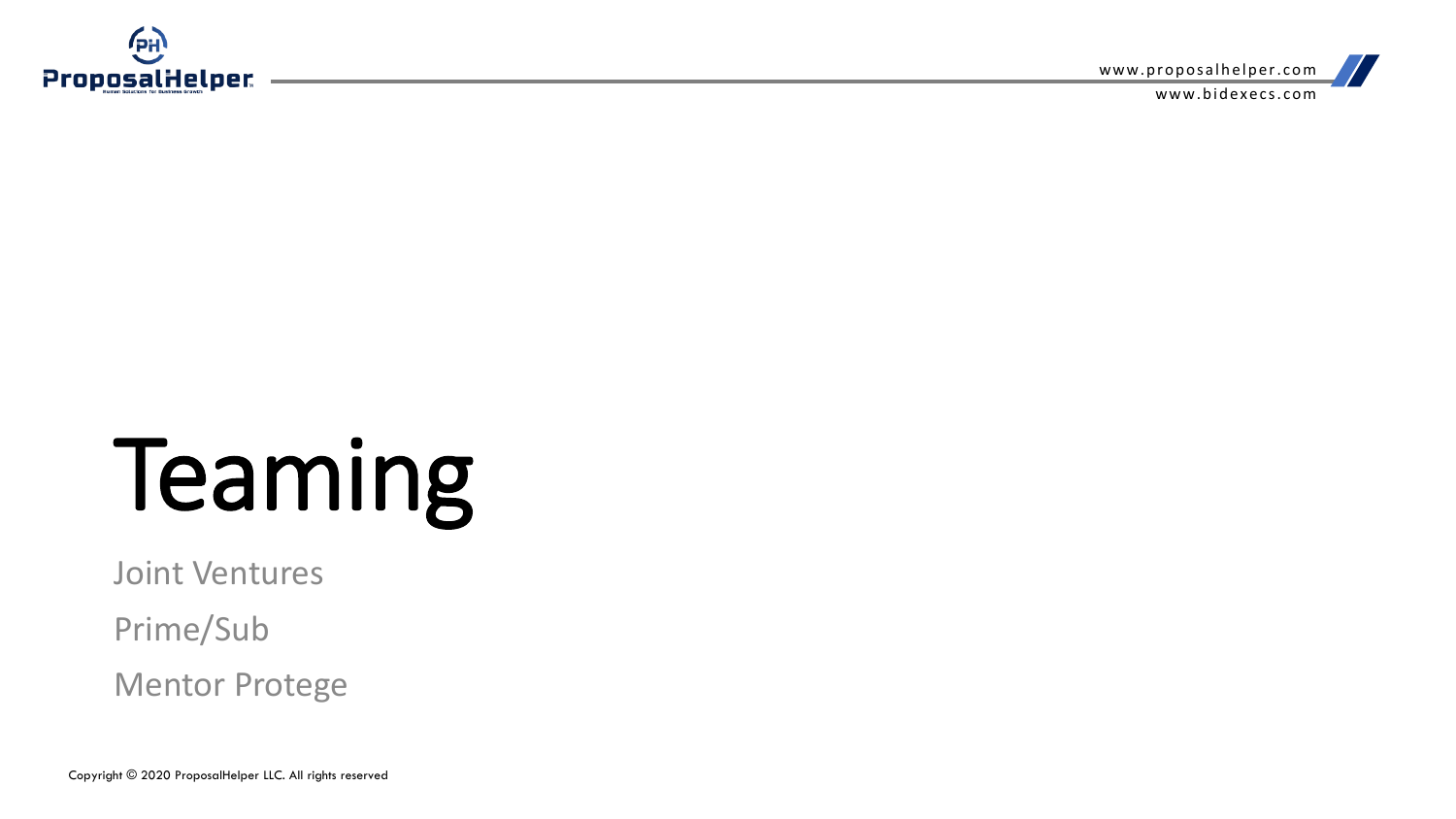

www.bi dex ecs . co m

# Experience and Past Performance

What is important?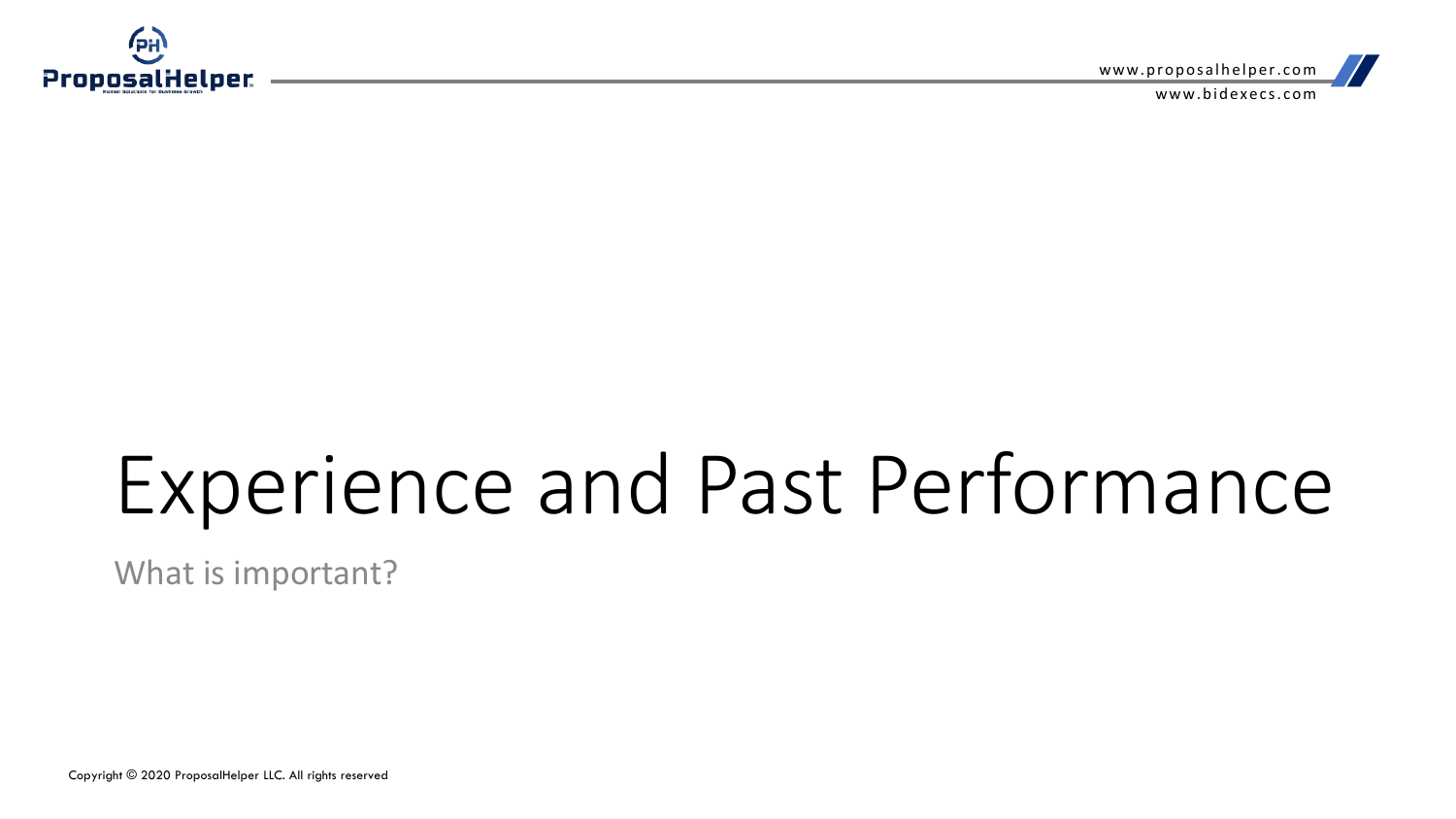

www.bidexecs.com

# Proposal Pitfalls

Common mistakes to avoid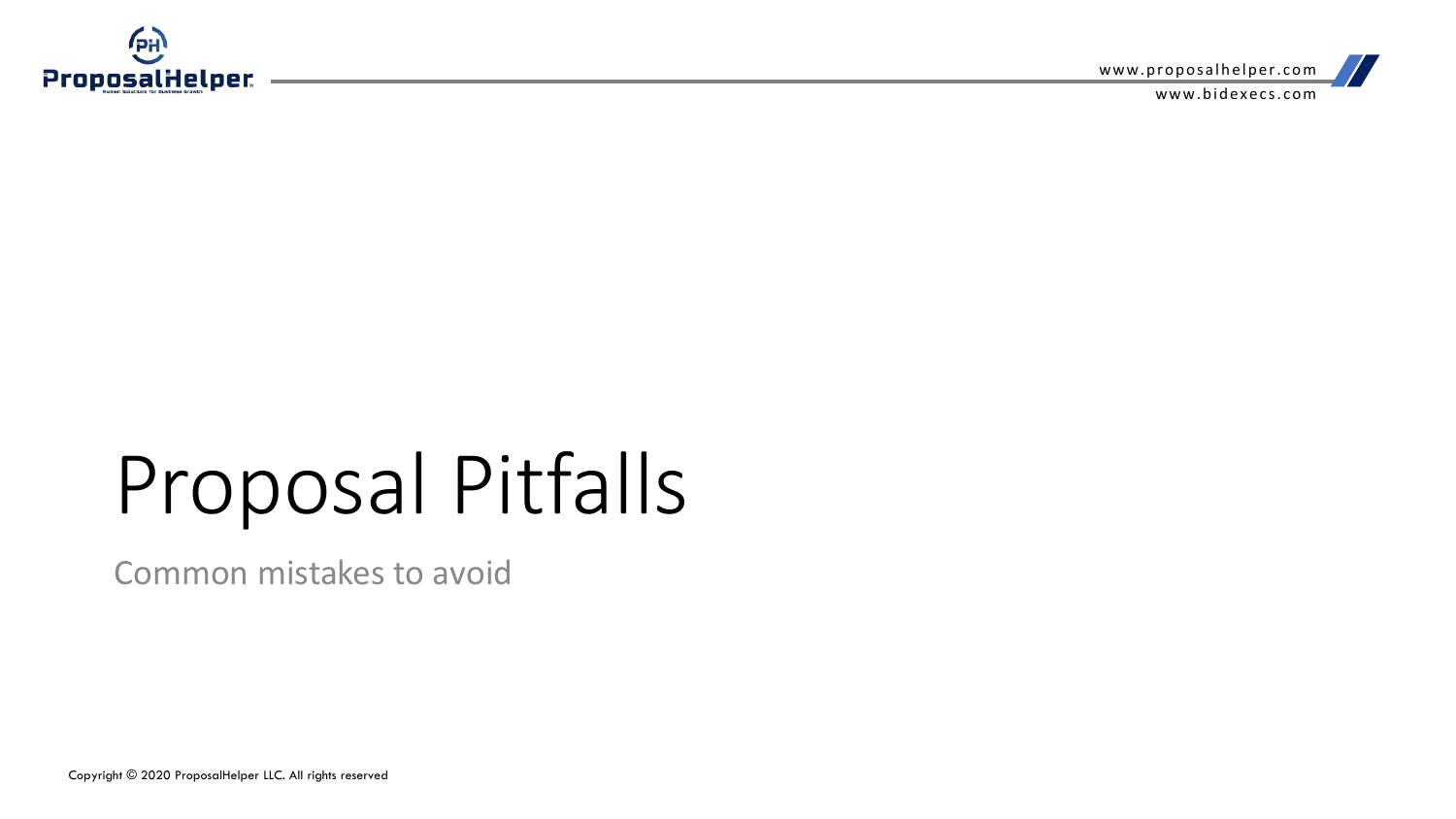

www.bi dex ecs . co m

# **QUESTIONS?**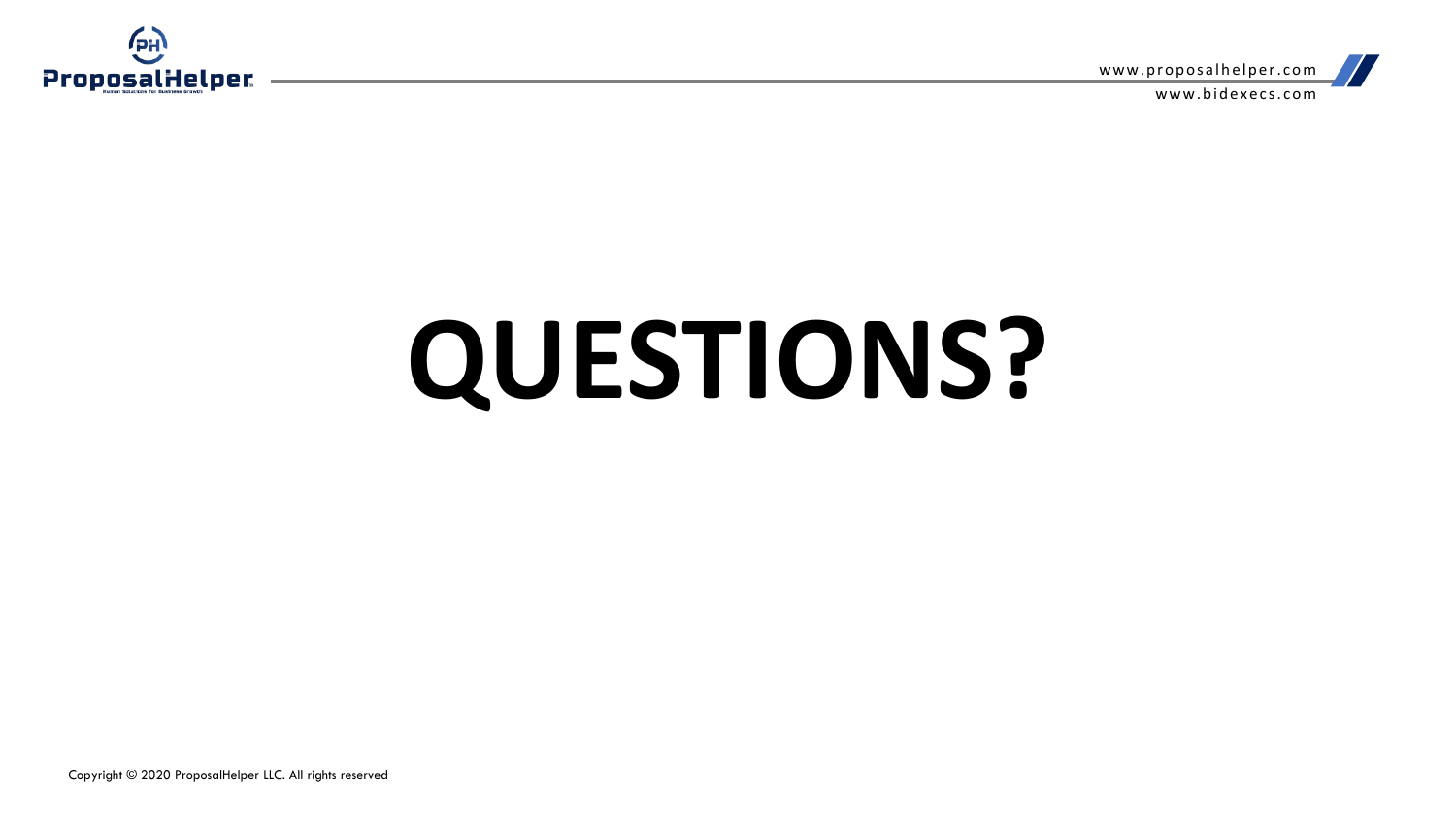**ProposalHelper -**

www.proposalhelper.com

www.bidexecs.com

# **THANK YOU**

Copyright © 2020 ProposalHelper LLC. All rights reserved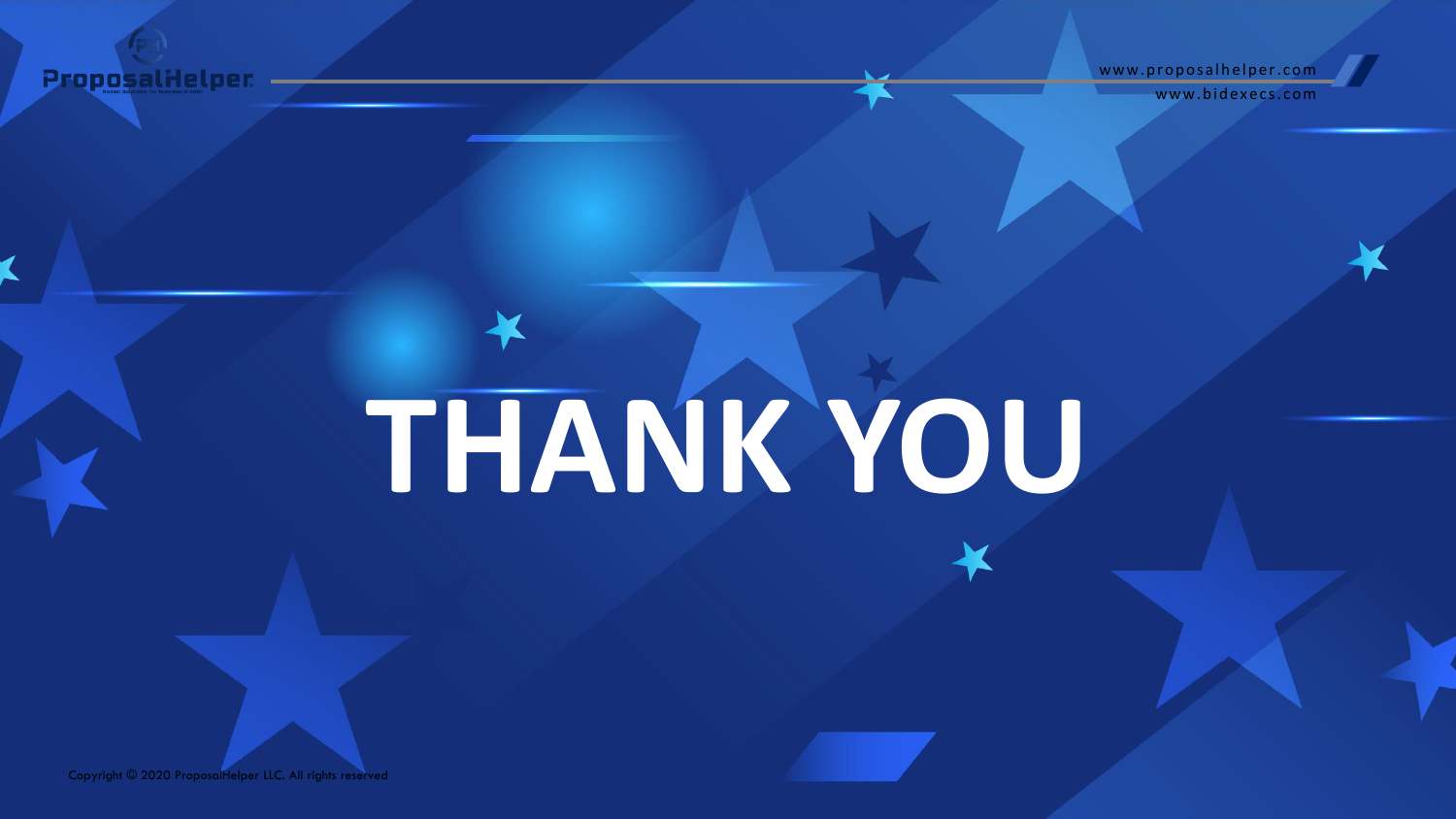

### Contact Information

## **PilieroMazza Isaias "Cy" Alba**

(202) 857-1000 [ialba@pilieromazza.com](mailto:ialba@pilieromazza.com)

# **ProposalHelper Margery Jones**

571-201-0148 [margery@proposalhelper.com](mailto:Margery@proposalhelper.com)

Copyright © 2020 ProposalHelper LLC. All rights reserved